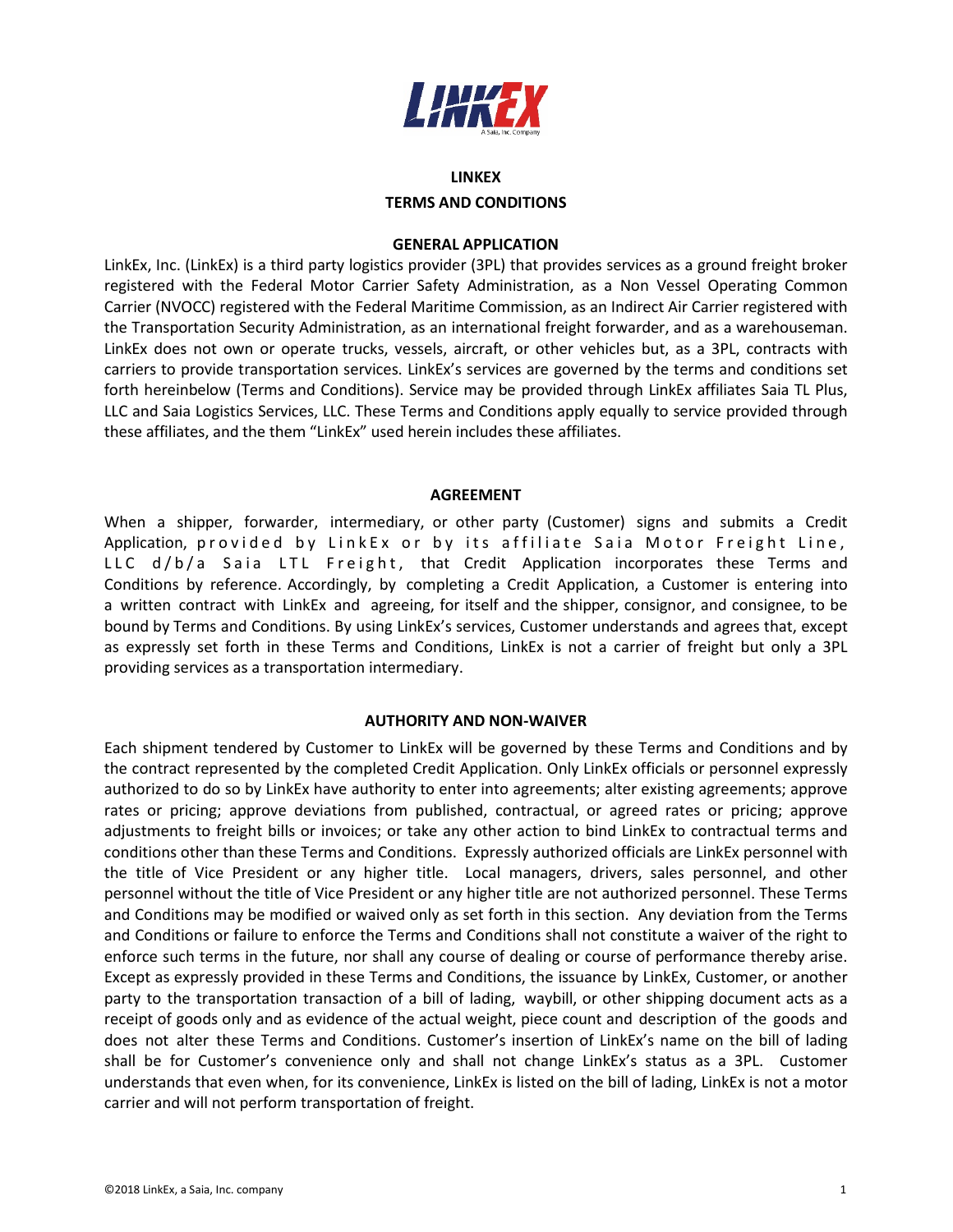# **LINKEX OBLIGATONS**

LinkEx will contract with transportation providers (e.g. motor carriers, vessel operating ocean carriers, direct air carriers) or other transportation intermediaries to arrange for transportation of Customer's goods. Because LinkEx operates as a 3PL, it has no liability as a carrier, including but not limited to, liability for loss of or damage to Customer's goods, except as expressly set forth in these Terms and Conditions. LinkEx's obligations are limited to arranging, directly or through an intermediary, for transportation of Customer's freight with an authorized and insured carrier. Customer agrees that LinkEx will have no liability for loss of or damage to Customer's goods unless it breaches this obligation or any other obligation expressly set forth in these Terms and Conditions.

# **LIABILITY AND LIMITATIONS OF LIABILITY**

Because LinkEx operates only as a 3PL, it generally has no liability for loss of or damage to Customers goods, as set forth hereinabove. However, in the event that LinkEx is found to have liability to Customer or any other party for loss of or damage to Customer's goods, Customer agrees that LinkEx's liability is limited to the least of:

1. \$5.00 per pound per package, subject to a maximum of \$50,000 per shipment, for a less than truckload (LTL) shipment for new and .10 cents per pound per package, subject to \$10,000.00 per shipment for a less than truckload (LTL) shipment for other than new goods;

2. \$100,000 per occurrence for a truckload shipment;

3. \$500 per package (or, if not packaged, per customary freight unit) for any shipment governed by the Carriage of Goods by Sea Act (COGSA);

4. \$5.00 per pound per package, subject to a maximum of \$100,000 per shipment, for domestic air shipments;

5. The limitations provided in the Convention for the Unification of Certain Rules for International Carriage by Air (Montreal Convention) for international air shipments;

6. The contractual limitation of liability agreed to by LinkEx and the carrier;

- 7. The actual cost of the goods supported by a certified copy of the original invoice;
- 8. The cost of replacement or repair of the lost or damaged cargo;

9. The lowest limited liability amount specified in the Bill of Lading, the National Motor Freight Classification, any applicable contract governing the shipment, any applicable tariff governing the shipment, any applicable limitation of liability under Canadian or Mexican law, the Carriage of Goods by Sea Act, or these Terms and Conditions

In no event will LinkEx be liable for special, consequential, indirect, or incidental damages,, including but not limited to damages arising from delays in delivery of goods, regardless of whether such damages were foreseeable prior to or at the time Customer's goods are tendered for shipment. Unless subject to a specific statute or international convention, all claims against LinkEx for a potential or actual loss must be made in writing and received by LinkEx, within ninety (90) days of the event giving rise to claim; the failure to give LinkEx timely notice shall be a complete defense to any suit or action commenced by Customer. If any applicable statute or international convention requires a longer period for the filing of claims, claims must be filed within the minimum period provided by such statute or international convention. All suits against LinkEx must be filed and properly served on LinkEx as follows:

- (i) For claims arising out of ocean transportation, within one (1) year from the date of the loss;
- (ii) For claims arising out of air transportation, within two (2) years from the date of the loss;
- (iii) For claims arising out of the preparation and /or submission of an import entry(s), within seventy-five (75) days from the date of liquidation of the entry(s);
- (iv) For any and all other claims of any other type, within two (2) years from the date of the loss or damage.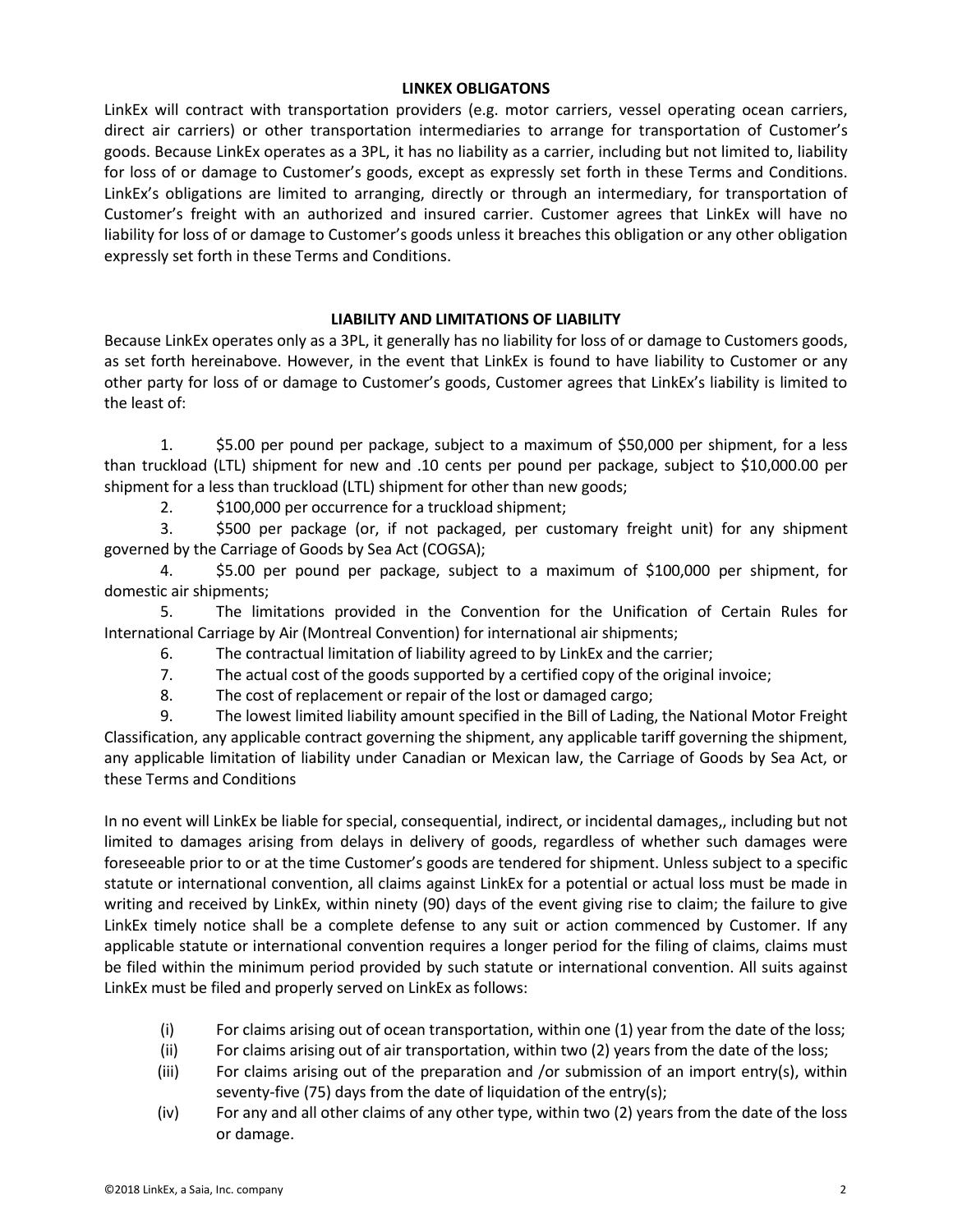If any applicable statute or international convention requires a longer period for filing suit, suit must be filed within the minimum period provided by such statute or international convention.

Customer understands and agrees that LinkEx, as a 3PL, has authority to enter into a contract with a carrier for the transportation of Customer's goods and that LinkEx may agree with the carrier, on Customer's behalf, to limitations of liability for loss of or damage to Customer's goods. Customer agrees to be bound by these limitations of liability negotiated by LinkEx with the carrier and agrees that such limitations of liability shall limit the liability of the carrier and the liability, if any, of LinkEx. LinkEx will not request higher limitations of liability from the carrier unless expressly instructed, in writing, to do so by Customer.

It is Customer's responsibility to file a claim for cargo loss or damage with the carrier. LinkEx may assist in the filing of such claims, but it has not obligation to do so. Customer must meet all applicable time limits and other legal requirements for the filing of claims. Carrier's liability, and the process for filing claims, are determined by the law applicable to the mode of transportation utilized. In general, the applicable laws governing cargo loss or damage and the filing of claims are:

1. Domestic ground transportation by motor vehicle or rail: the Carmack Amendment, 49 U.S.C. 14706 and any tariff maintained by the carrier (Customer agrees that the Carmack Amendment and any tariff maintained by the carrier apply on interstate, intrastate, and exempt shipments);

2. Domestic air transportation: federal common law and any tariff maintained by the carrier;

3. Domestic water transportation: the Harter Act of 1893;

4. International air transportation: Convention for the Unification of Certain Rules for International Carriage by Air (Montreal Convention);

5. International water transportation: the Carriage of Goods by Sea Act

# **ALTERNATIVE RATES AVAILABLE**

Customer may obtain limitations of liability in excess of those set forth in these Terms and Conditions by contacting LinkEx prior to shipment of Customer's goods at \_\_\_\_\_\_\_\_\_\_\_\_\_\_\_\_\_. LinkEx will offer excess limitations of liability in exchange for higher transportation rates. Excess limitations of liability will not apply unless Customer contacts LinkEx prior to shipment of Customer's goods and LinkEx agrees, in writing, to provide limitations of liability in excess of those set forth in these Terms and Conditions.

# **CUSTOMS**

Customer acknowledges that it is required to review all documents and declarations prepared and/or filed with Customs and Border Protection (CBP), other Government Agency and/or third parties, and will immediately advise LinkEx of any errors, discrepancies, incorrect statements, or omissions on any declaration filed on Customer's behalf. In preparing and submitting CBP entries, export declarations, applications, security filings, documentation and/or other required data, LinkEx relies on the correctness of all documentation, whether in written or electronic format, and all information furnished by Customer. Customer shall use reasonable care to insure the correctness of all such information and shall indemnify and hold LinkEx harmless from any and all claims asserted and/or liability or losses suffered by reason of the Customer's failure to disclose information or any incorrect, incomplete or false statement by the Customer or its agent, representative or contractor upon which LinkEx reasonably relied. The Customer agrees that the Customer has an affirmative non-delegable duty to disclose any and all information required to import, export or enter the goods.

# **CHARGES AND PAYMENT**

LinkEx will invoice Customer for its services in accordance with the rates, charges, and provisions agreed to by Customer and LinkEx. If rates are negotiated between the Customer and LinkEx and not otherwise confirmed in writing, such rates shall be considered "written," and shall be binding, upon LinkEx's invoice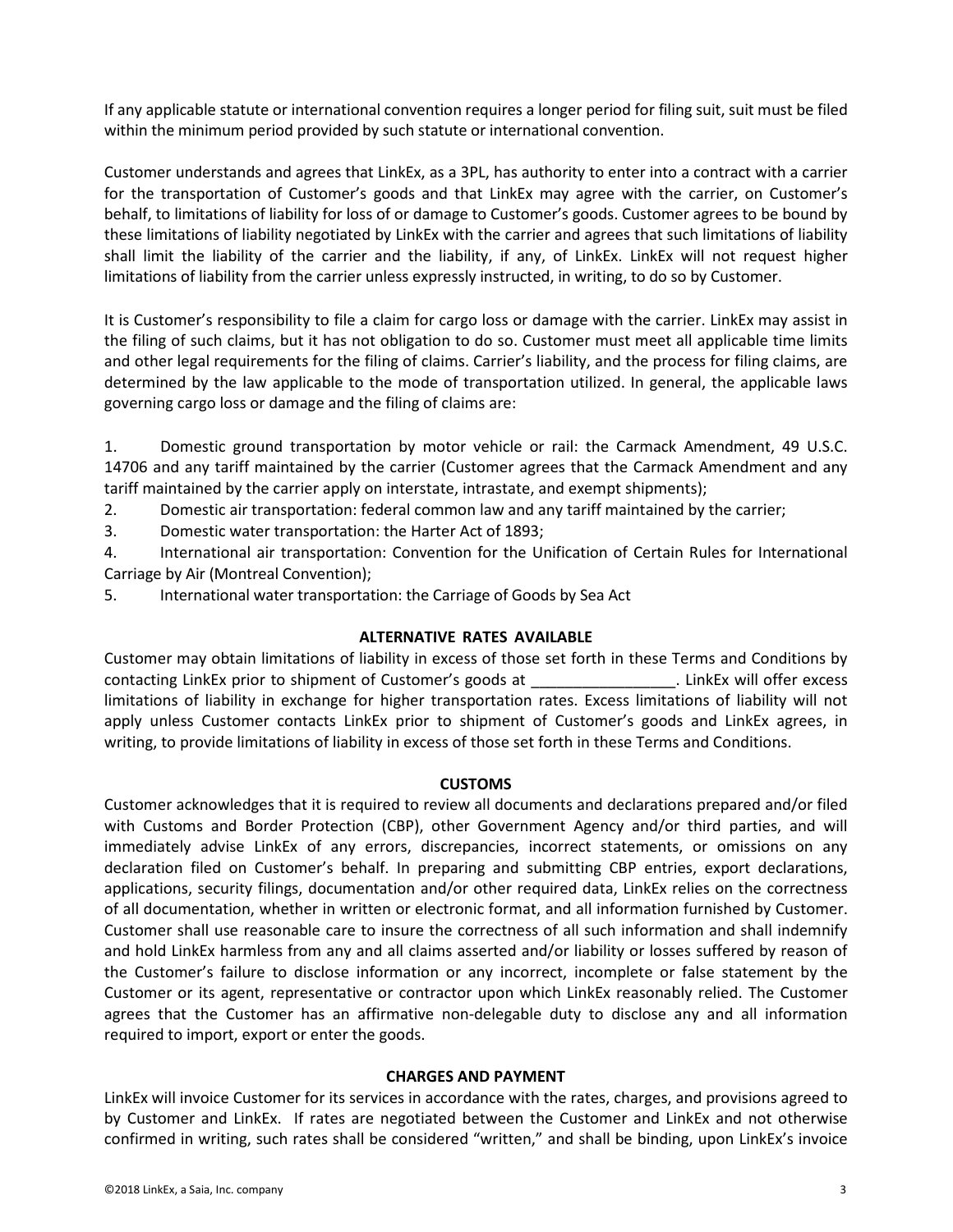to Customer. Customer agrees to pay LinkEx's invoice within thirty days of invoice date without deduction or setoff. LinkEx shall apply payment to the amount due for the specified invoice, regardless whether there are earlier unpaid invoices. Payment of the freight charges to LinkEx shall relieve Customer, consignor, consignee, or other responsible party of any liability to the carrier for non-payment of its freight charges.

Customer shall pay all charges when due without offset for any cause, including but not limited to, cargo claims and overcharge claims.

LinkEx shall have a general and continuing lien on any and all property of Customer coming into LinkEx's actual or constructive possession or control for monies owed to LinkEx with regard to the shipment on which the lien is claimed, a prior shipment(s) and/or both. LinkEx shall provide written notice to Customer of its intent to exercise such lien, the exact amount of monies due and owing, as well as any on-going storage or other charges; Customer shall notify all parties having an interest in its shipment(s) of LinkEx's rights and/or the exercise of such lien. Unless, within thirty days of receiving notice of lien, Customer posts cash or letter of credit at sight, or, if the amount due is in dispute, an acceptable bond equal to 110% of the value of the total amount due, in favor of LinkEx, guaranteeing payment of the monies owed, plus all storage charges accrued or to be accrued, LinkEx shall have the right to sell such shipment(s) at public or private sale or auction and any net proceeds remaining thereafter shall be refunded to Customer.

In any action brought by LinkEx to collect charges owed, Customer will be liable to LinkEx for its reasonable attorney's fees and costs and interest at 15% per annum or the highest rate allowed by law, whichever is less, unless a lower amount is agreed to by LinkEx.

# **NON-SOLICITATION**

Customer shall not solicit the services of carriers retained by LinkEx where Customer's use of such carrier first occurred through the LinkEx's efforts. If Customer breaches this provision, LinkEx shall be entitled, as reasonable damages and not as a penalty, to a commission of fifteen percent of the gross revenue from freight assigned by Customer to such carrier for a period of fifteen months. Customer also agrees that the breach of this provision entitles LinkEx to obtain an injunction against Customer in a court of competent jurisdiction, at LinkEx's option.

#### **NVOCC**

Shipments tendered to LinkEx in its capacity as NVOCC will be governed by these Terms and Conditions and the Bill of Lading Terms and Conditions (NVOCC Terms) established by LinkEx and available at: [www.linkex.us.](http://www.linkex.us/) In the event of any conflict between these Terms and Conditions and the NVOCC Terms, the NVOCC Terms will control for shipments tendered to LinkEx in its capacity as NVOCC.

#### **WAREHOUSING**

Freight tendered to LinkEx for warehousing will be governed by these Terms and Conditions and by the Warehouse Terms and Conditions (Warehouse Terms) established by LinkEx and available at: [www.linkex.us.](http://www.linkex.com/) In the event of any conflict between these Terms and Conditions and the Warehouse Terms, the Warehouse Terms will control for shipments tendered to LinkEx in its capacity as a warehouseman.

#### **DOMESTIC AIR**

Shipments tendered to LinkEx for domestic air transportation will be governed by these Terms and Conditions and the Domestic Air Terms and Conditions (Domestic Air Terms) established by LinkEx and available at: [www.linkex.us.](http://www.linkex.com/) In the event of any conflict between these Terms and Conditions and the Domestic Air Terms, the Domestic Air Terms will control for shipments tendered to LinkEx for domestic air transportation.